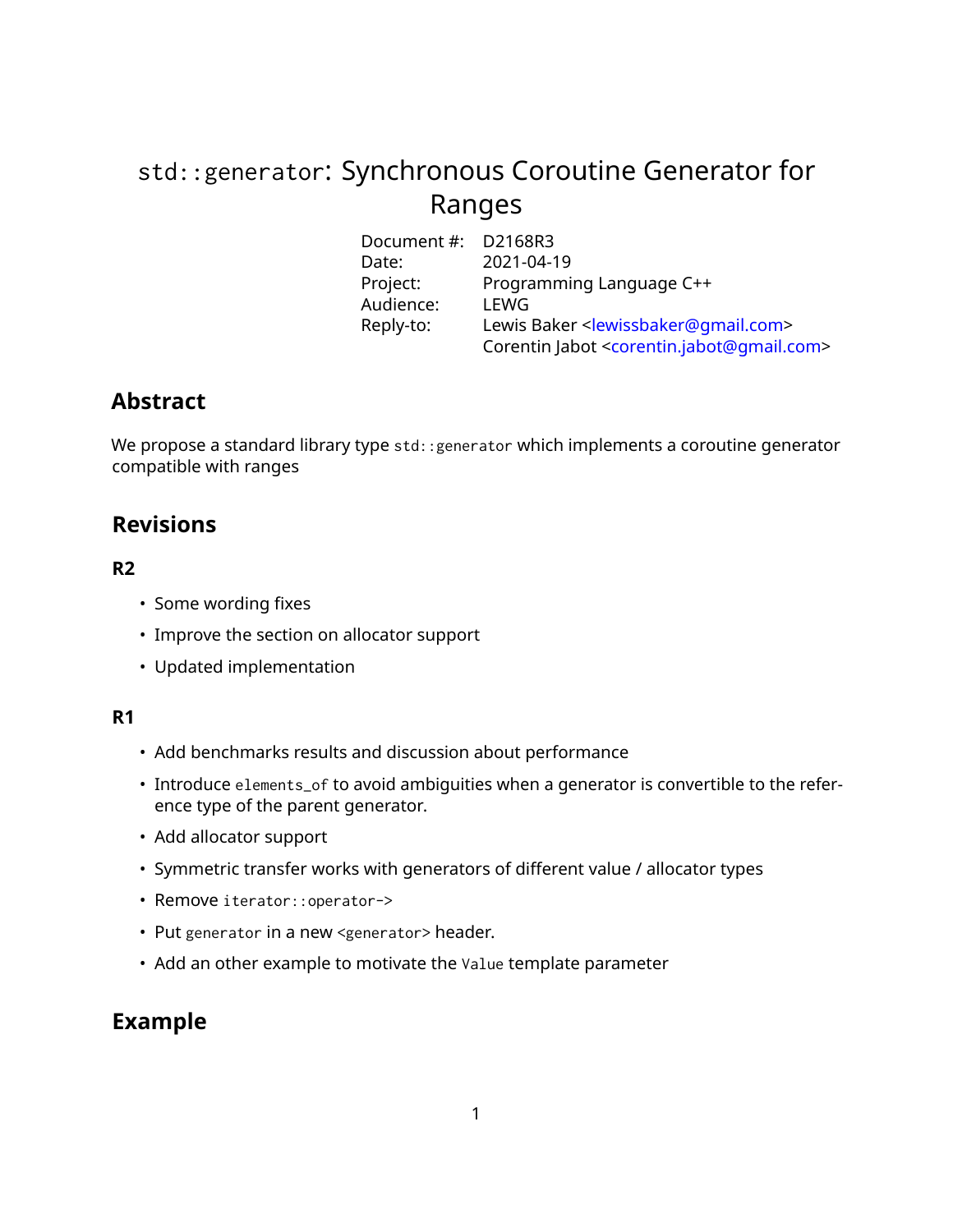```
std::generator<int> fib (int max) {
   co_yield 0;
   auto a = 0, b = 1;
   for(auto n : std::views::iota(0, max)) {
       auto next = a + b;
       a = b, b = next;
       co_yield next;
   }
}
int answer_to_the_universe() {
   auto coro = fib(7);
   return std::accumulate(coro | std::views::drop(5), 0);
}
```
## **Motivation**

C++ 20 had very minimalist library support for coroutines. Synchronous generators are an important use case for coroutines, one that cannot be supported without the machinery presented in this paper. Writing an efficient and correctly behaving recursive generator is non-trivial, the standard should provide one.

## **Design**

While the proposed std::generator interface is fairly straight-forward, a few decisions are worth pointing out.

### **input\_view**

std::generator is a non-copyable view which models input\_range and spawn move-only iterators. This is because the coroutine state is a unique resource (even if the coroutine *handle* is copyable). Unfortunately, some generators can satisfy the view constraints but fail to model the view O(1) destruction requirement:

```
template <class T>
std::generator<T> all (vector<T> vec) {
   for(auto & e : vec) {
       co_yield e;
   }
}
```
### **Header**

Multiple options are available as to where put the generator class.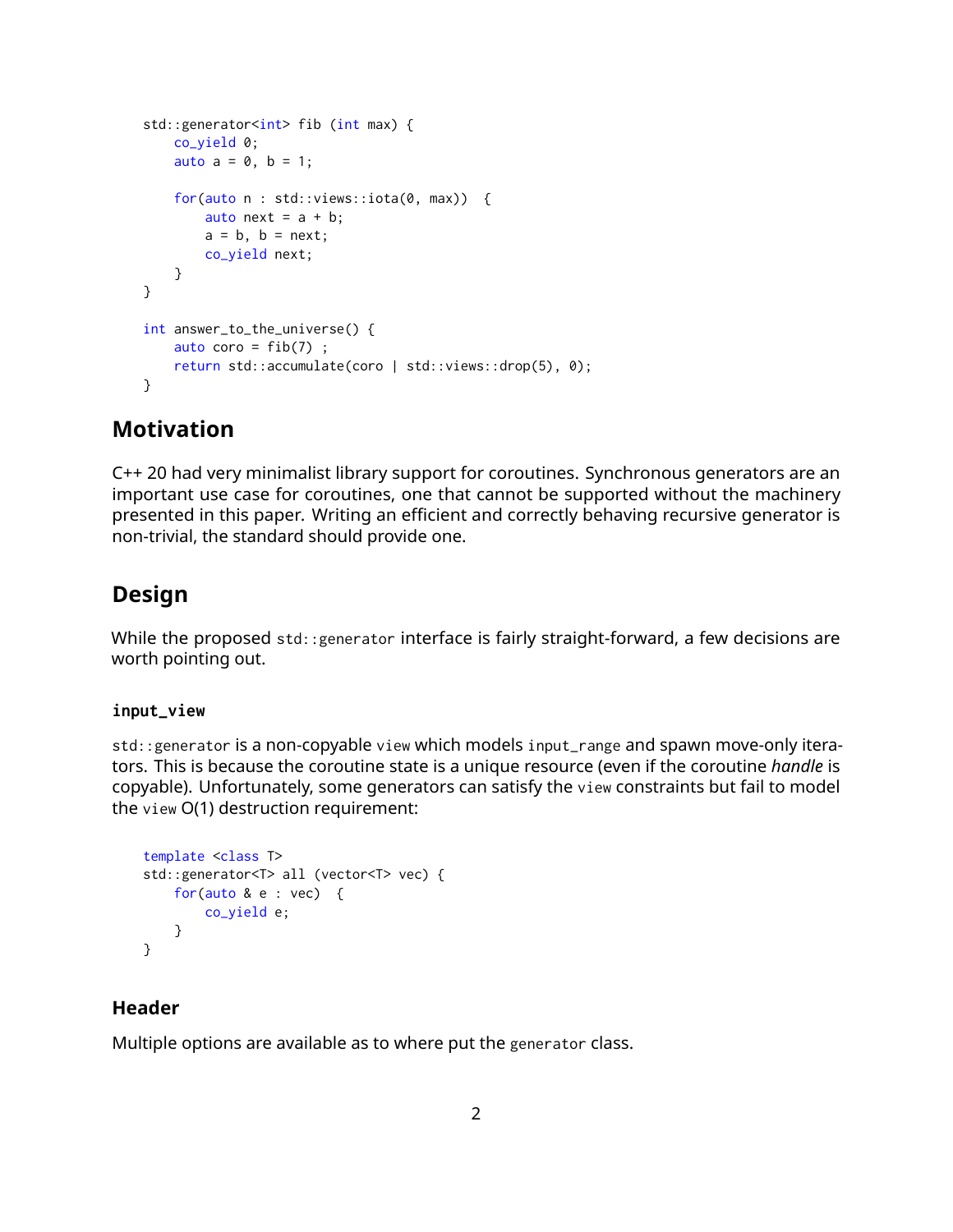- <coroutine>, but <coroutine> is a low level header, and generator depends on bits of <type\_traits> and <iterator>.
- <ranges>
- A new <generator>

## **Separately specifyable Value Type**

This proposal supports specifying both the "yielded" type, which is the iterator ""reference"" type (not required to be a reference), and its corresponding value type. This allow ranges to handle proxy types and wrapped reference, like this implementation of zip:

```
template<std::ranges::input_range Rng1,
std::ranges::input_range Rng2>
generator<
std::tuple<std::ranges::range_reference_t<Rng1>,
std::ranges::range_reference_t<Rng2>,
std::tuple<std::ranges::range_value_type_t<Rng1>,
std::ranges::range_value_type_t<Rng2>>>
zip(Rng1 r1, Rng2 r2) {
    auto it1 = std::ranges::begin(r1);auto it2 = std::ranges::begin(r2);auto end1 = std::ranges::end(r1):auto end2 = std::ranges::end(r2);while (it1 != end1 && it2 != end2) {
        co_yield {*it1, *it2};
       ++it1; ++it2;
   }
}
```
In this second example, using string as value type ensures that calling code can take the necessay steps to make sure iterating over a generator would not invalidate any of the yielded values

```
// Yielding string literals : always fine
std::generator<std::string_view> string_views() {
    co_yield "foo";
   co_yield "bar";
}
std::generator<std::string_view, std::string> strings() {
   co_yield "start";
    std::string s;
    for (auto sv : string_views()) {
        s = sv;s.push_back('!');
       co_yield s;
    }
   co_yield "end";
}
```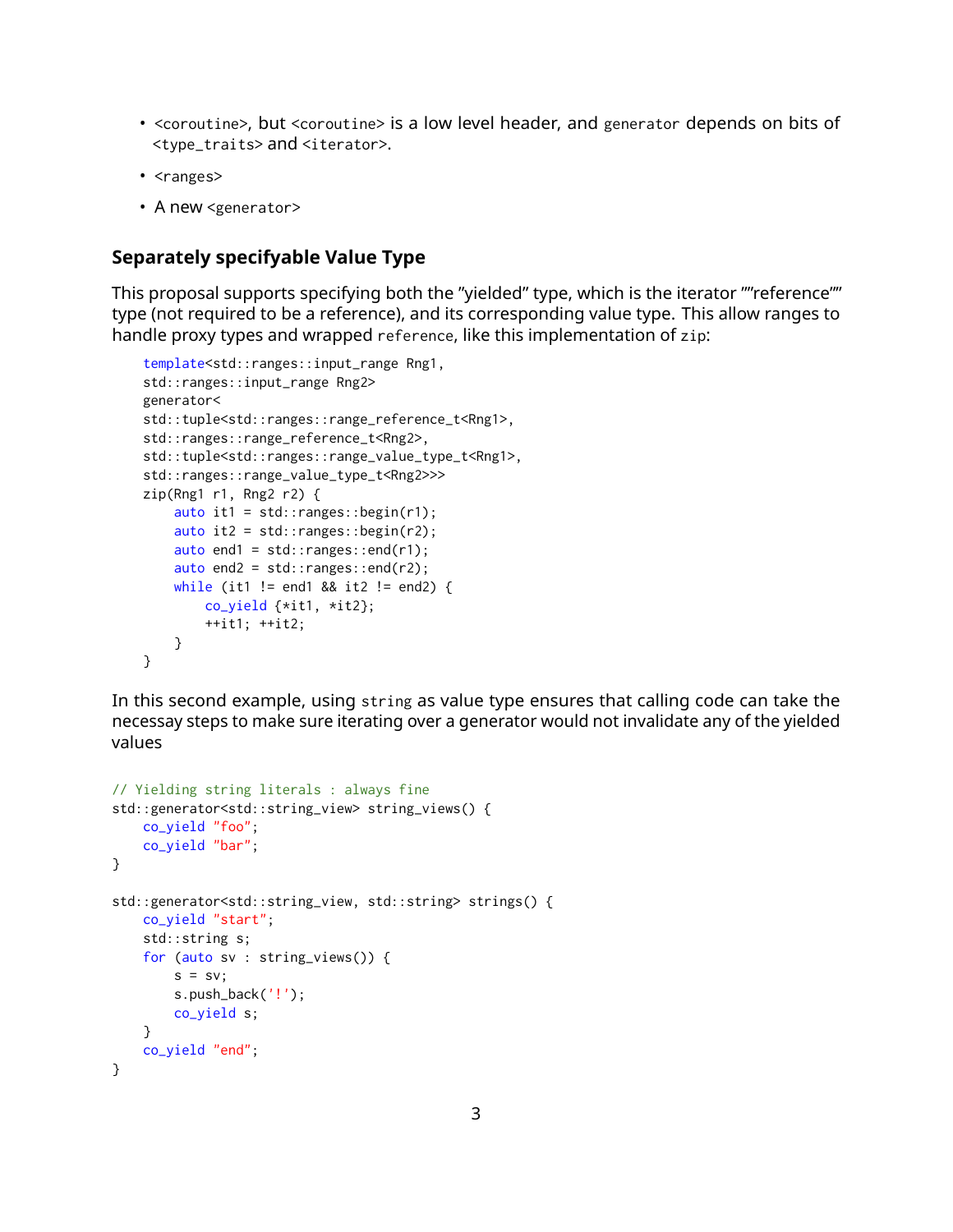```
// conversion to a vector of strings
// If the value_type was string_view, it would convert to a vector of string_view,
// which would lead to undefined beavior as the string_views may get invalidated upon iteration!
auto v = std::ranges::to<vector>(strings())(P1206R3[3])
```
## **Recursive generator**

A "recursive generator" is a coroutine that supports the ability to directly co\_yield a generator of the same type as a way of emitting the elements of that generator as elements of the current generator.

Example: A generator can co\_yield other generators of the same type

```
generator<const std::string&> delete_rows(std::string table, std::vector<int> ids) {
   for (int id : ids) {
       co_yield std::format("DELETE FROM \{0\} WHERE id = \{1\}", table, id);
   }
}
generator<const std::string&> all_queries() {
   co_yield elements_of(delete_rows("user", {4, 7, 9 10}));
   co_yield elements_of(delete_rows("order", {11, 19}));
}
```
Example: A generator can also be used recursively

```
struct Tree {
   Tree* left;
   Tree* right;
   int value;
};
generator<int> visit(Tree& tree) {
   if (tree.left) co_yield elements_of(visit(*tree.left));
   co_yield tree.value;
   if (tree.right) co_yield elements_of(visit(*tree.right));
}
```
In addition to being more concise, the ability to directly yield a nested generator has some performance benefits compared to iterating over the contents of the nested generator and manually yielding each of its elements.

Yielding a nested generator allows the consumer of the top-level coroutine to directly resume the current leaf generator when incrementing the iterator, whereas a solution that has each generator manually iterating over elements of the child generator requires O(depth) coroutine resumptions/suspensions per element of the sequence.

Example: Non-recursive form incurs O(depth) resumptions/suspensions per element and is more cumbersome to write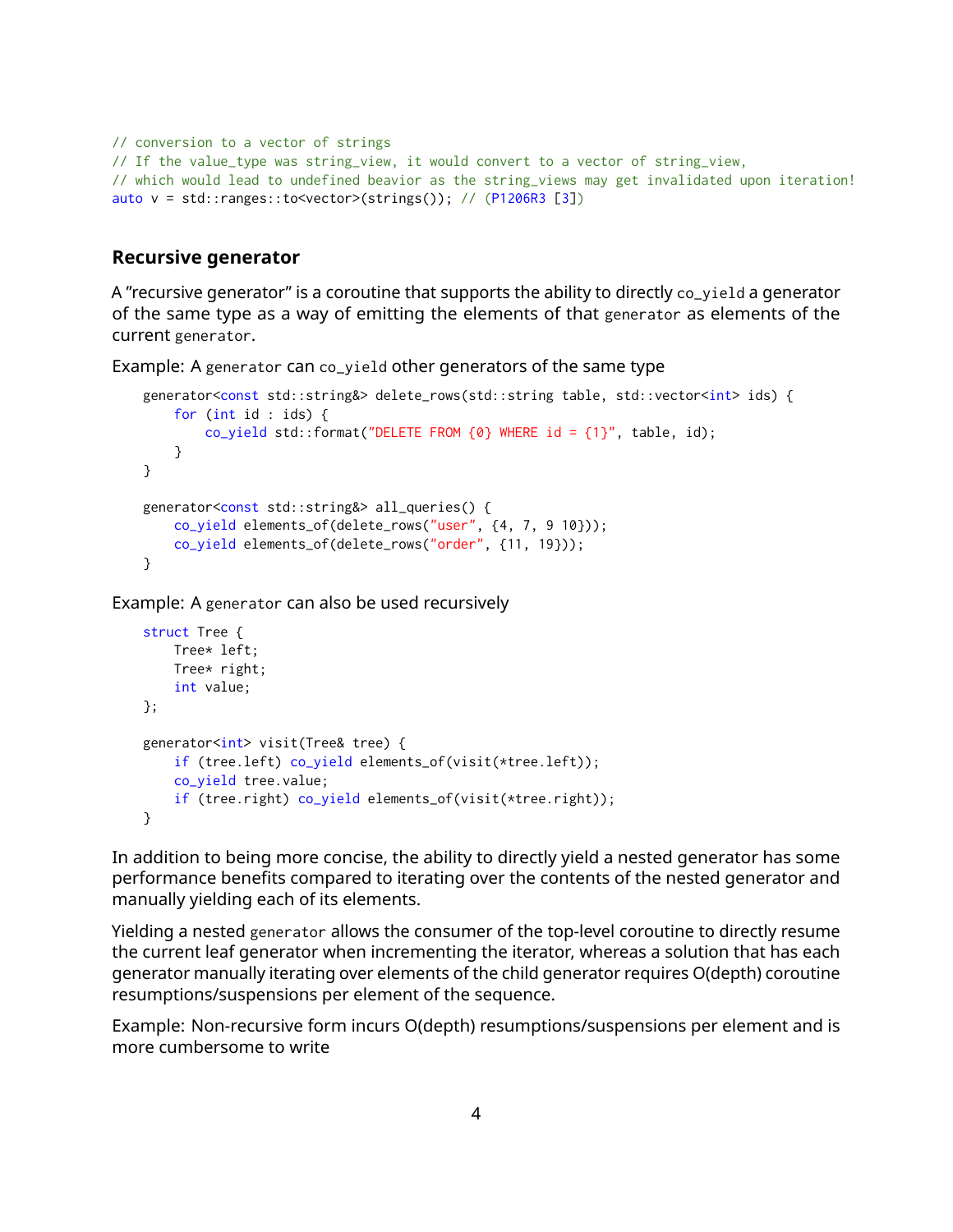```
generator<int> slow_visit(Tree& tree) {
   if (tree.left) {
        for (int x : elements_of(visit(*tree.left)))
       co_yield x;
    }
   co_yield tree.value;
   if (tree.right) {
        for (int x : elements_of(visit(*tree.right)))
       co_yield x;
   }
}
```
Exceptions that propagate out of the body of nested generator coroutines are rethrown into the parent coroutine from the co\_yield expression rather than propagating out of the toplevel 'iterator::operator++()'. This follows the mental model that 'co\_yield someGenerator' is semantically equivalent to manually iterating over the elements and yielding each element.

For example: nested\_ints() is semantically equivalent to manual\_ints()

```
generator<int> might_throw() {
   co_yield 0;
   throw some_error{};
}
generator<int> nested_ints() {
   try {
        co_yield elements_of(might_throw());
    } catch (const some_error&) {}
   co_yield 1;
}
// nested_ints() is semantically equivalent to the following:
generator<int> manual_ints() {
   try {
        for (int x : might_throw()) {
           co_yield x;
        }
    } catch (const some_error&) {}
   co_yield 1;
}
void consumer() {
    for (int x : nested_ints()) {
        std:: cout << x << " "; // outputs 0 1
    }
    for (int x : manual_ints()) {
        std::cout << x << " "; // also outputs 0 1
    }
}
```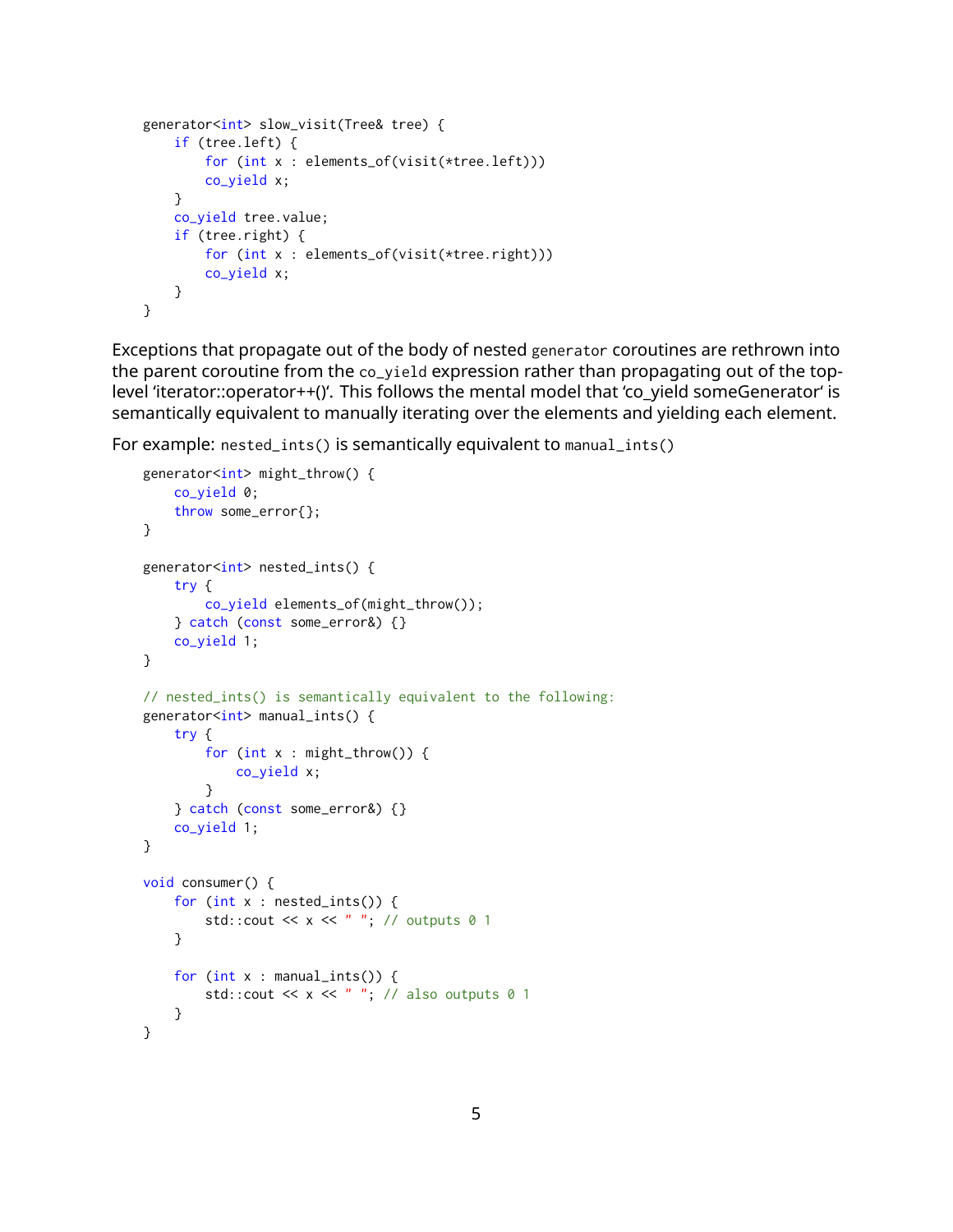### **elements\_of**

elements\_of is a utility function that prevents ambiguity when a nested generator type is convertible to the value type of the present generator

```
generator<int> f()
{
   co_yield 42;
}
generator<any> g()
{
   co_yield f(); // should we yield 42 or generator<int>?
}
```
To avoid this issue, we propose that:

- co\_yield <expression> always yield the value directly.
- co\_yield elements\_of(<expression>) yield the values of the nested generator.

For convenience, we further propose that  $co$ -yield elements<sub>-of(x)</sub> be extended to support yielding the values of arbitrary ranges beyond generators, ie

```
generator<int> f()
{
    std::vector<int> v = \frac{*}{...} * \frac{*}{:}co_yield elements_of(v);
}
```
## **Symmetric transfer**

The recursive form can be implemented efficiently with symmetric transfer. Earlier works in [\[CppCoro\]](#page-21-1) implemented this feature in a distinct recursive\_generator type.

However, it appears that a single type is reasonably efficient thanks to HALO optimizations and symmetric transfer. The memory cost of that feature is 3 extra pointers per generator. It is difficult to evaluate the runtime cost of our design given the current coroutine support in compilers. However our tests show no noticeable difference between a generator and a recursive\_generator which is called non recursively. It is worth noting that the proposed design makes sure that HALO [\[5\]](#page-21-2) optimizations are possible.

While we think a single generator type is sufficient and offers a better API, there are three options:

- A single generator type supporting recursive calls (this proposal).
- A separate type recursive\_generator that can yield values from either recursive\_generator or a generator. That may offer very negligible performance benefits, same memory usage.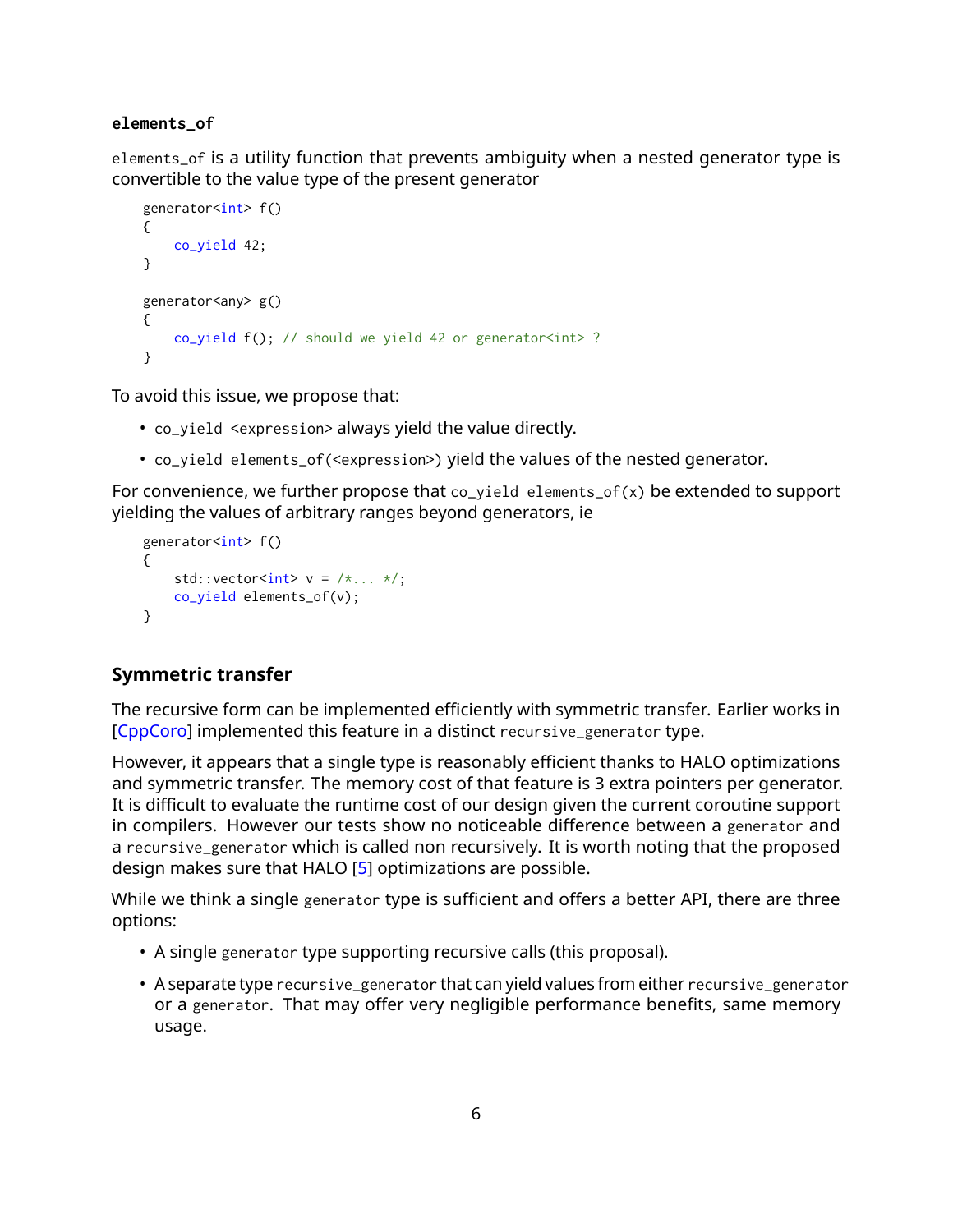• A separate recursive\_generator type which can only yield values from other recursive\_ generator.

That third option would make the following ill-formed:

```
generator<int> f();
recursive_generator<int> g() {
   co_yield f(); // incompatible types
}
```
Instead you would need to write:

```
recursive_generator<int> g() {
    for (int x : f()) co_yield x;
}
```
Such a limitation can make it difficult to decide at the time of writing a generator coroutine whether or not you should return a generator or recursive\_generator as you may not know at the time whether or not this particular generator will be used within recursive\_ generator or not.

If you choose the generator return-type and then later someone wants to yield its elements from a recursive\_generator then you either need to manually yield its elements one-by-one or use a helper function that adapts the generator into a recursive\_generator. Both of these options can add runtime cost compared to the case where the generator was originally written to return a recursive\_generator, as it requires two coroutine resumptions per element instead of a single coroutine resumption.

Because of these limitations, we are not recommending this approach.

Symmetric transfer is possible for different generator types as long as the reference type is the same, aka, different value type or allocator type does not preclude symmetric transfer (see sectiion on allocators).

## **How to store the yielded value in the promise type?**

When the reference type of generator is not a reference, A copy of the yielded value need to be stored, to support both rvalue references and yielding values of different types (which are convertible\_to reference).

There are multiple implementation strategies possible to store the value in the generator. A previous revision of this paper always stored a copy of the yielded value. When the reference type was not a reference, this led to two copies: - One at the point of the co\_yield expression - One when calling the iterator:: operator\*.

However, the yielded expression is guaranteed to be alive until the coroutine resumes, it is, therefore, sufficient to store its address.

We can take advantage of that fact by only storing a pointer in the generator. When a copy needs to be made by yield\_value (because the yielded value is not of the same type, or cannot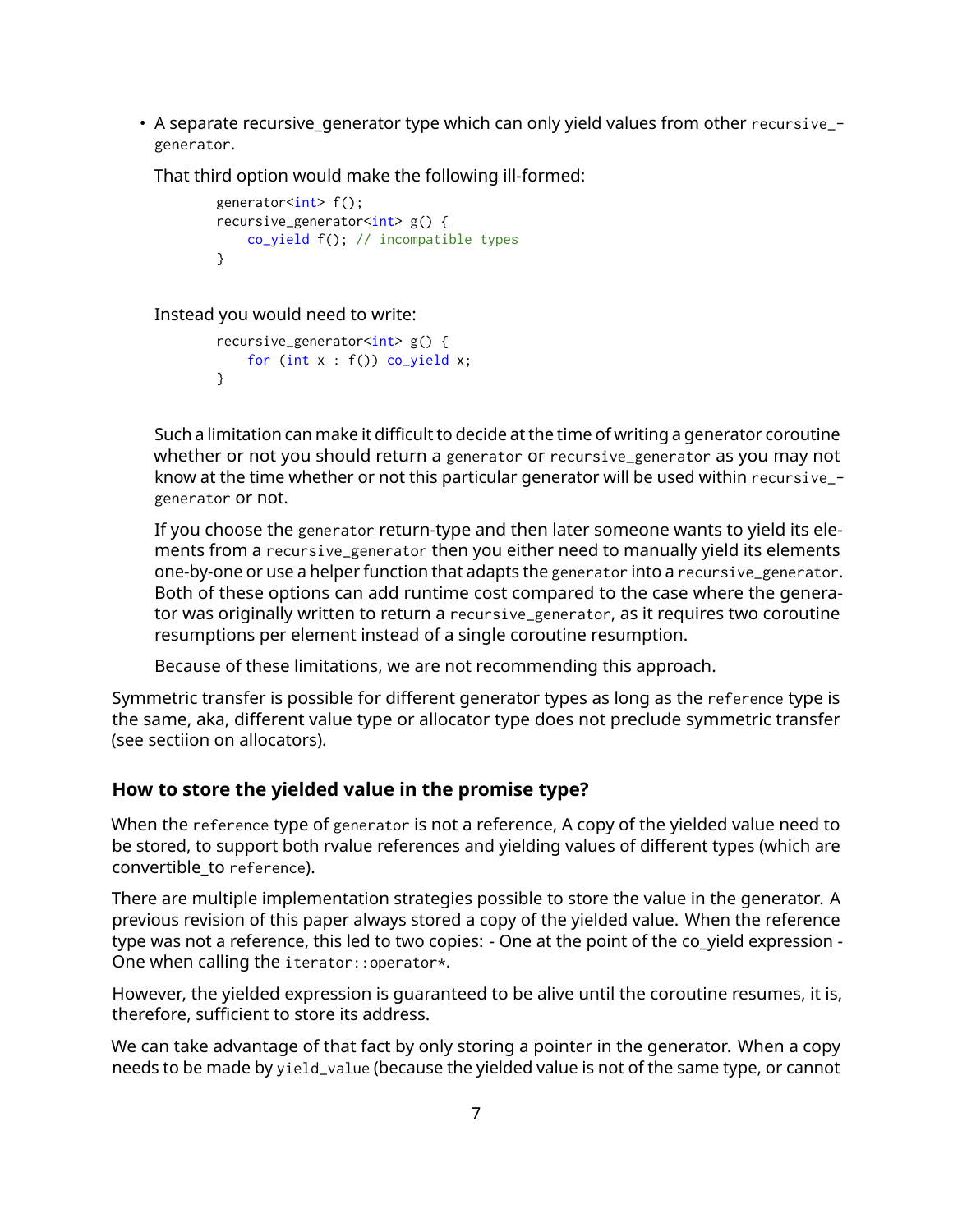bind to the reference type), we can store the value in an awaiter that will remain alive until the end of the co\_yield expression.

```
std::suspend_always yield_value(const Ref& x) {
    auto &root = rootOrLeaf_.promise();
    root.valuePtr_ = std::addressof(x);return {};
}
std::suspend_always yield_value(Ref& x) {
    auto &root = rootOrLeaf_.promise();
    root.valuePtr_ = std::addressof(x);return {};
}
template<typename T = std::remove_cvref_t<Ref>>
requires !is_reference_v<Ref> && is_constructible_v<Ref, T>
auto yield_value(T&& x) {
    struct yield_value_holder {
       Ref ref;
       bool await_ready() noexcept { return false; }
        template<typename Promise>
        void await_suspend(coroutine_handle<Promise> h) noexcept {
            h.promise().valuePtr_ = addressof(ref);
        }
       void await_resume() noexcept {}
    };
    return yield_value_holder{forward<T>(x)};
}
```
A drawback of this solution is that the yielded value is only destroyed at the end of the full expression:

(co\_yield x, co\_yield y); // x is destroyed after y is yielded.

We think this is a reasonable tradeof as it avoids a copy. Further optimization could be done to copy small values - and avoid an indirection. but it is unclear what the cost of this indirection is, as none of these accesses should result in cache misses).

To support different implementation strategies to store the value, the wording does not specify a type for the return value of yield\_value.

## **Allocator support**

In line with the design exploration done in section 2 of  $P1681R0$  [\[4\]](#page-21-3), std:: generator can support both stateless and stateful allocators, and strive to minimize the interface verbosity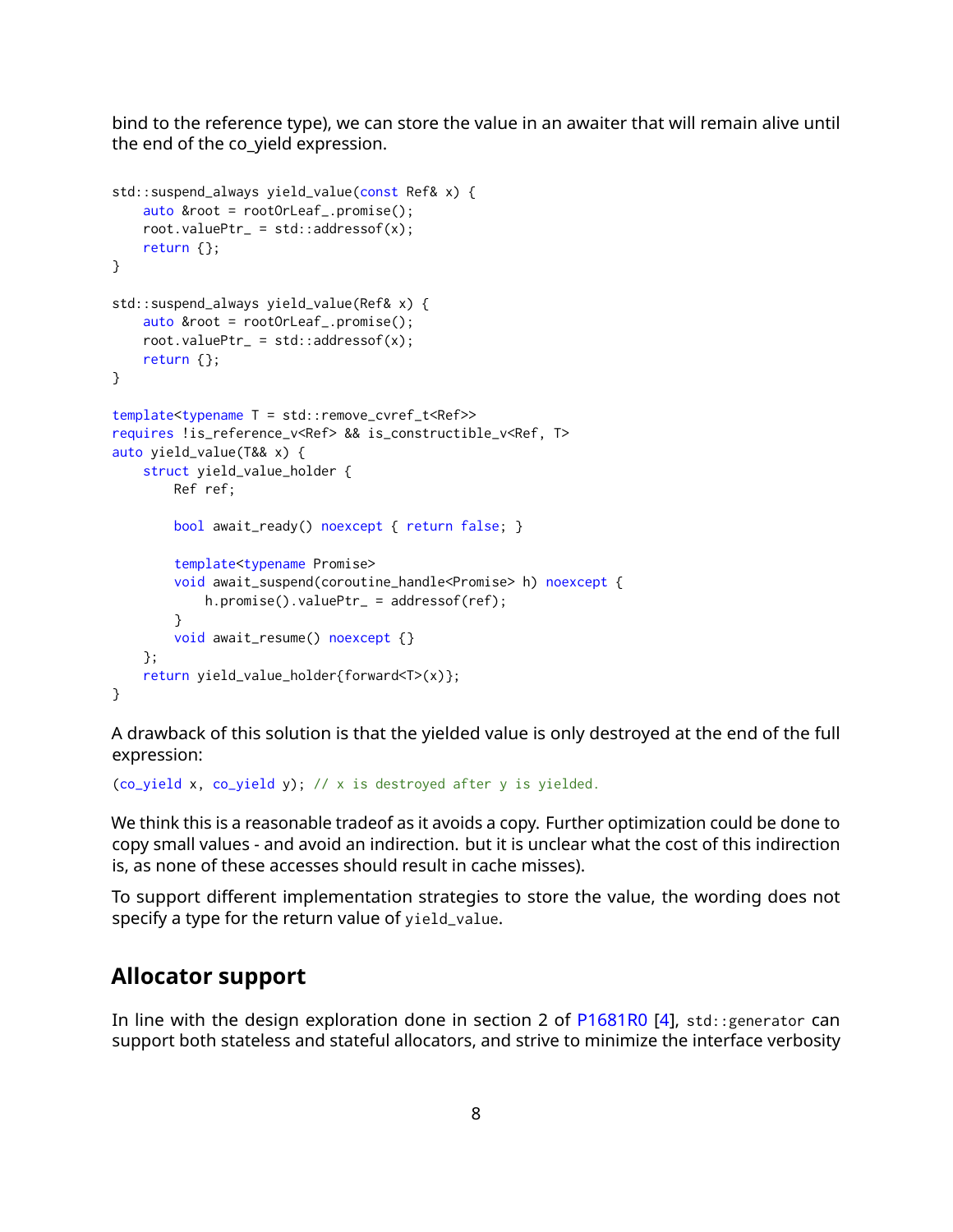for stateless allocators, by templating both the generator itself and the promise\_type's new operator on the allocator type. Details for this interface are found in [P1681R0](https://wg21.link/P1681R0) [\[4\]](#page-21-3).

coroutine\_parameter\_preview\_t such as discussed in section 3 of [P1681R0](https://wg21.link/P1681R0) [\[4\]](#page-21-3) has not been explored in this paper.

```
std::generator<int> stateless_example() {
   co_yield 42;
}
template <class Allocator>
std:: generator<int>
allocator_example(std::allocator_arg_t, Allocator alloc) {
    co_yield 42;
}
my_allocator<std::byte> alloc;
input_range auto rng = allocator_example<my_allocator<std::byte>>(std::allocator_arg, alloc);
```
The proposed interface requires that, if an allocator is provided, it is the second argument to the coroutine function, immediately preceded by an instance of std::allocator\_arg\_t. This approach is necessary to distinguish the allocator desired to allocate the coroutine state from allocators whose purpose is to be used in the body of the coroutine function. The required argument order might be a limitation if any other argument is required to be the first, however, we cannot think of any scenario where that would be the case.

We think it is important that all standard and user coroutines types can accommodate similar interfaces for allocator support. In fact, the implementation for that allocator support can be shared amongst generator, lazy and other standard types.

**By default std::generator type erases the allocator type, and uses std::allocator unless an allocator is provided to the coroutine function**. Then:

#### **Type erased allocator(default)**

```
template <class Allocator>
std::generator<int> f(std::allocator_arg_t, Allocator alloc) {}
```
f(std::allocator\_arg, my\_alloc{});

Returns a generator of type std::generator<int, int, void> where void denotes that the allocator is type erased. The allocator is store on the coroutine state if it is stateful or not default constructible; a pointer is always stored so that the deallocate method of the type erased allocator can be called.

#### **No allocator**

```
std::generator<int> f() {}
f();
```
Returns a generator of type std:: generator<int, int, void> where void denotes that the allocator is type erased. A pointer is stored so that the deallocate method of the type erased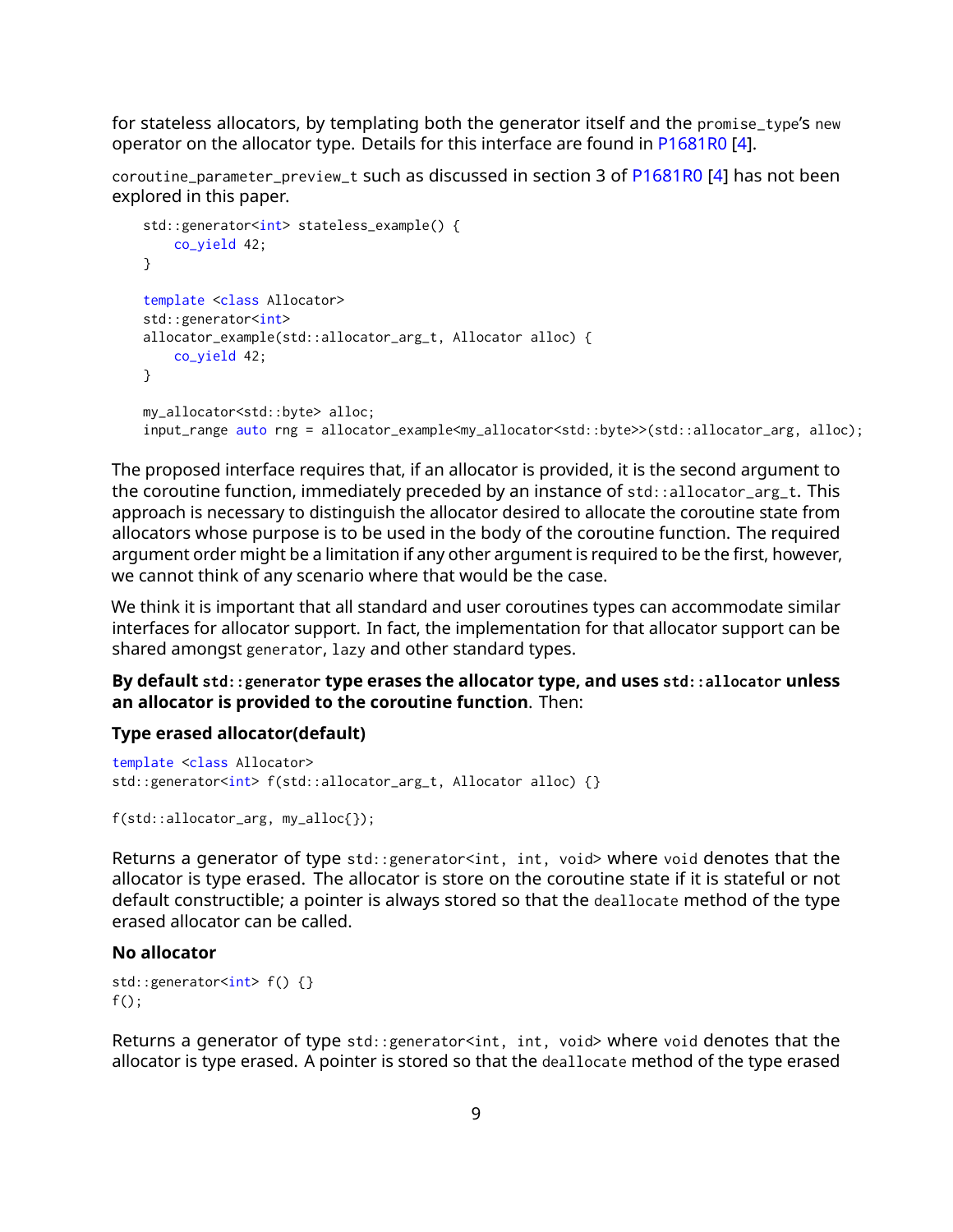allocator can be called. The allocator is std::allocator and is not stored on the frame (because it is stateless)

#### **Explicit stateless allocator**

```
std::generator<int, int, std::stateless_allocator<int>>f(){}
f();
```
Returns a generator of type std::generator<int, int, std::stateless\_allocator<int>> No extra storage is used for the allocator because it is stateless.

## **Explicit stateful allocator**

```
std::generator<int, int, some_statefull_allocator<int>>
    f(std::allocator_arg_t, some_statefull_allocator<int> alloc) {}
f(std::allocator_arg, some_allocator); // must be convertible to some_statefull_allocator
```
Returns a generator of type std::generator<int, int, some\_statefull\_allocator<int>> The allocator is copied in the coroutine state.

### **Interaction with symmetric transfer and allocator support**

The allocator must be part of the promise type. Or implementation uses a base class so that generators of different allocator types can yield each other. This leaves with 2 implementation strategies

- Storing a pointer to the base class in the promise handle
- Leave implementers find the best implementation strategy and can bell their own implementation to be well-formed
- Modify the wording as follow to allow coroutine\_handle<promise\_base>::from\_address(coro.address()) to be well-formed:

To support yielding nested generator of different allocator types we then have several options:

- Leaving implementers find the best strategy with compiler magic
- Modify from\_address to allow construcruction from a coroutine of layout compatible type

static constexpr coroutine\_handle<Promise> coroutine\_handle<Promise>::from\_address(void\* addr);

*Expects:* addr was obtained via a prior call to address on an object of type *cv*coroutine\_handle<Promise> of type *cv*coroutine\_ handle<T> whereT is any type such that is layout compatible v<T, Promise> is true.

Supporting allocators requires storing, in all cases, a function pointer adjacent to the coroutine state (to track a deallocation function), along with the allocator itself in the case of stateful allocators.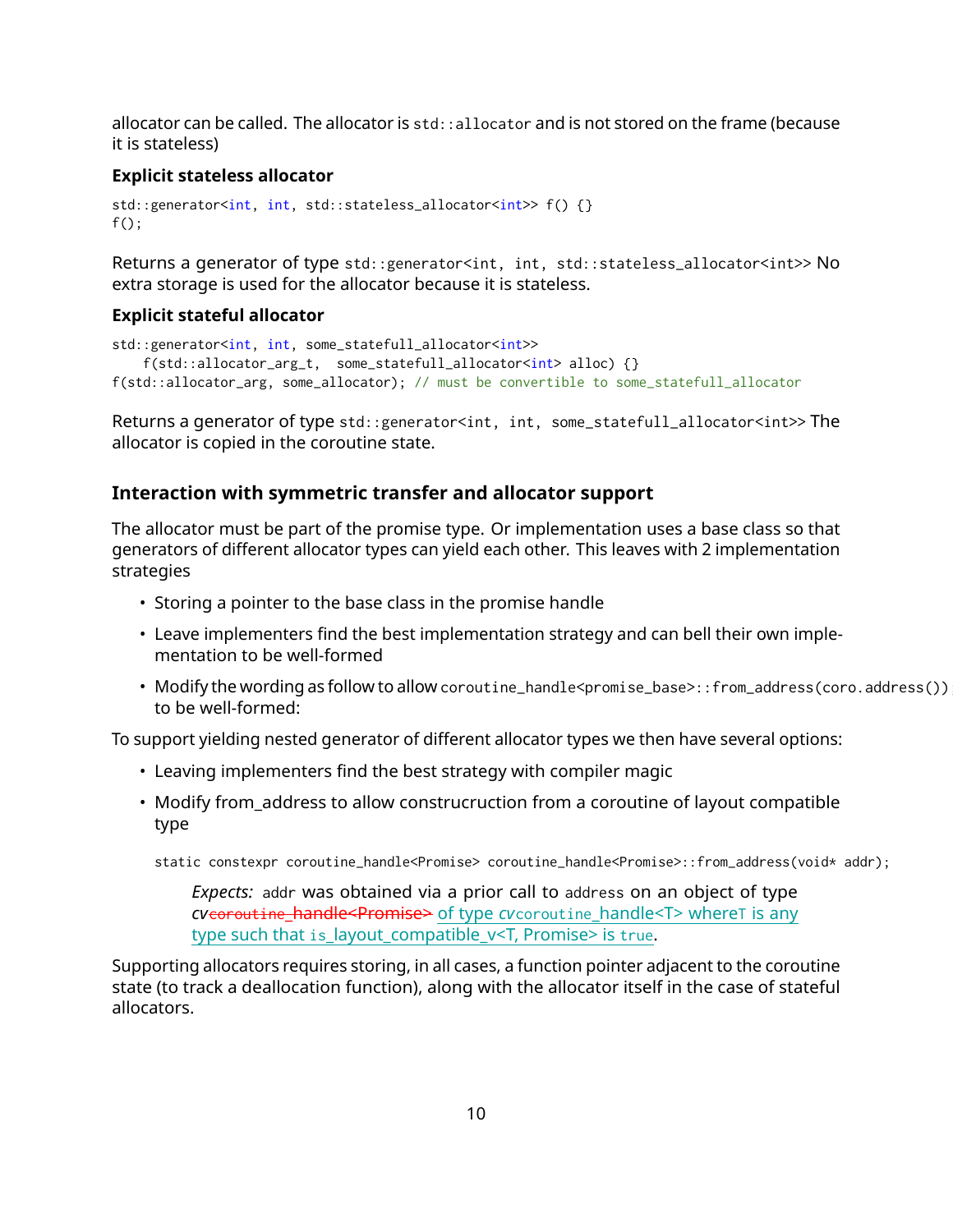## **Can we postpone adding support for allocator later?**

A case can be made that allocator support could be added to std::generator later. However, because the proposed design has the allocator as a template parameter, adding allocator after std::generator ships would represent an ABI break. We recommend that we add allocator support as proposed in this paper now and make sure that the design remains consistent as work on std::lazy is made in this cycle. However, it would be possible to extend support for different mechanisms (such as presented in section 3 of [P1681R0](https://wg21.link/P1681R0) [\[4\]](#page-21-3) later.

## **Implementation and experience**

generator has been provided as part of cppcoro and folly. However, cppcoro offers a separate recursive\_generator type, which is different than the proposed design.

Folly uses a single generator type which can be recursive but doesn't implement symmetric transfer. Despite that, Folly users found the use of Folly::: Generator to be a lot more efficient than the eager algorithm they replaced with it.

ranges-v3 also implements a generator type, which is never recursive and predates the work on move-only views and iterators [\[1\]](#page-21-4), [\[2\]](#page-21-5) which forces this implementation to ref-count the coroutine handler.

Our implementation [\[Implementation\]](#page-21-6) consists of a single type that takes advantage of symmetric transfer to implement recursion.

## **Performance & benchmarks**

Because implementations are still being perfected, and because performance is extremely dependant on whether HALO optimization (see [P0981R1](https://wg21.link/P0981R1) [**?**]) occurs, it is difficult at this time to make definitive statements about the performance of the proposed design.

At the time of the writing of this paper, Clang is able to inline non-nested coroutines whether the implementation supports nested coroutines or not, while GCC never performs HALO optimization.

When the coroutine is not inlined, support for recursion does not noticeably impact performance. And, when the coroutine yields another generator, the performance of the recursive version is noticeably faster than yielding each element of the range. This is especially noticeable with deep recursion.

|                            | Clang      | Clang ST <sup>T</sup> | <b>GCC</b> | GCC ST <sup>1</sup> | <b>MSVC</b> | MSVC ST <sup>1</sup> |
|----------------------------|------------|-----------------------|------------|---------------------|-------------|----------------------|
| Single value               | 0.235      | $(2)$ 2.36            | 12.4       |                     | 61.9        | 63.                  |
| Single value, noinline (3) | 13.5       |                       | 14.        | 15.2                | 63.8        | 64.4                 |
| Deep nesting               | 43670266.0 | (4) 427955.0          | 58801348   | 338736              | 224052033   | 4760914              |

 $<sup>1</sup>$  Symmetric transfer.</sup>

The values are expressed in nanoseconds. However, please note that the comparison of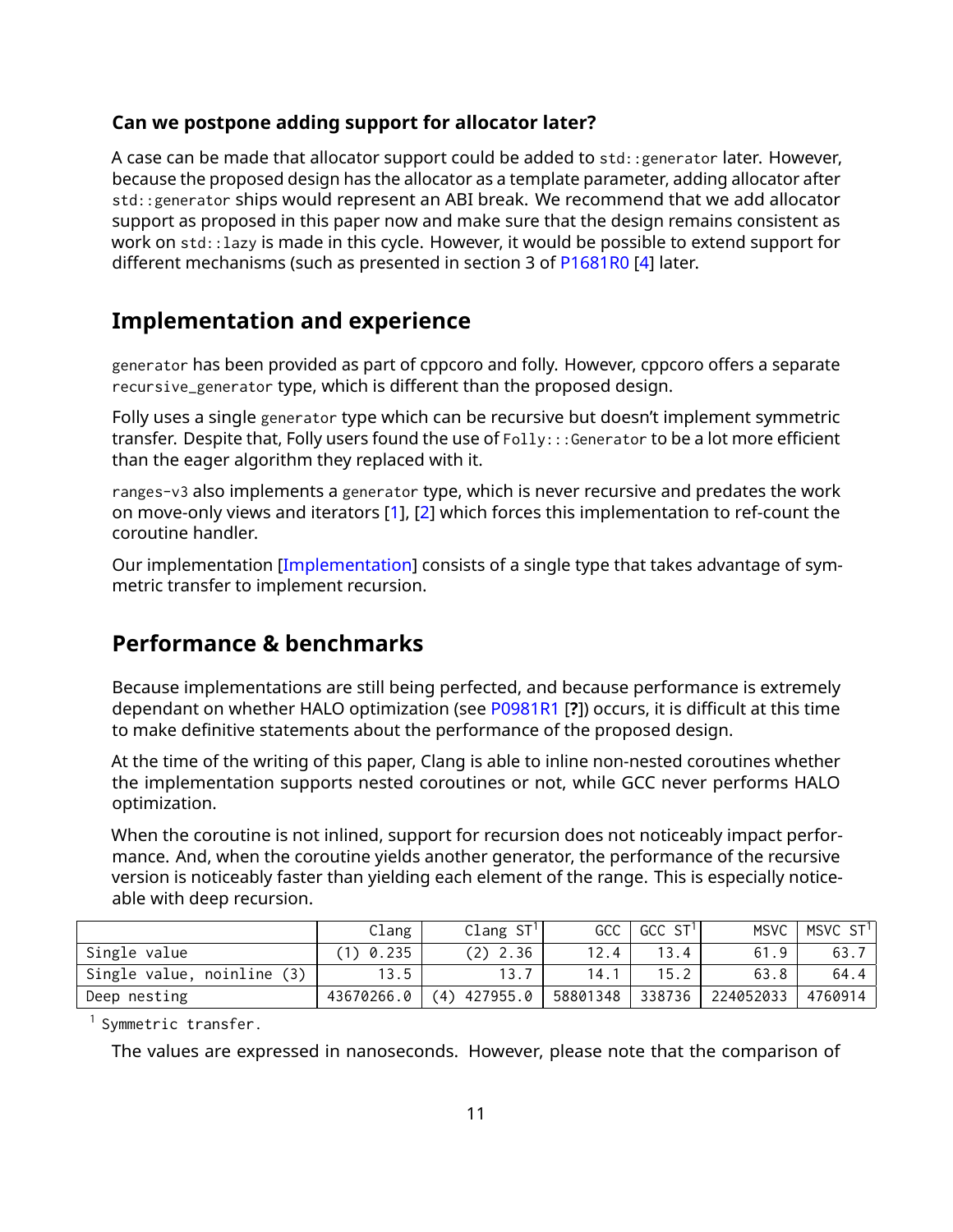the same result across compiler is not meaningful, notably because the MSVC results were obtained on different hardware. That being said we observe:

- Only Clang can perform constant folding of values yielded by simple coroutine (1)
- When the generator supports symmetric transfer, clang is not able to fully inline the generator construction, but HALO is still performed (2).
- When HALO is not performed, the relative performance of both approach is similar (3).
- Supporting recursion is greatly beneficial to nested/recursive algorithms (4).

The code for these benchmarks as well as more detailled results can be found on [Github.](https://github.com/cor3ntin/coro_benchmark)

## **Wording**

The following wording is meant to illustrate the proposed API.

#### **?Header <ranges> synopsis [ranges.syn]**

```
namespace std::ranges {
```
...

```
template<input_or_output_iterator I, sentinel_for<I> S, subrange_kind K>
inline constexpr bool enable_borrowed_range<subrange<I, S, K>> = true;
```
// **??**, dangling iterator handling struct dangling;

```
template<std::ranges::input_range R>
struct elements_of;
```

```
template<range R>
using borrowed_iterator_t = conditional_t<borrowed_range<R>, iterator_t<R>, dangling>;
```
... }

## **?**

## **ranges::element\_of [ranges.elementsof]**

elements\_of is a type that encapsulates a range and acts as a tag in overload sets to disambiguate when a range should be treated as a sequence rather than a single value in genetric contexts.

[ *Example:*

```
generator<any> f(input_range auto rng) {
   co_yield rng; // yield rng as a single value
```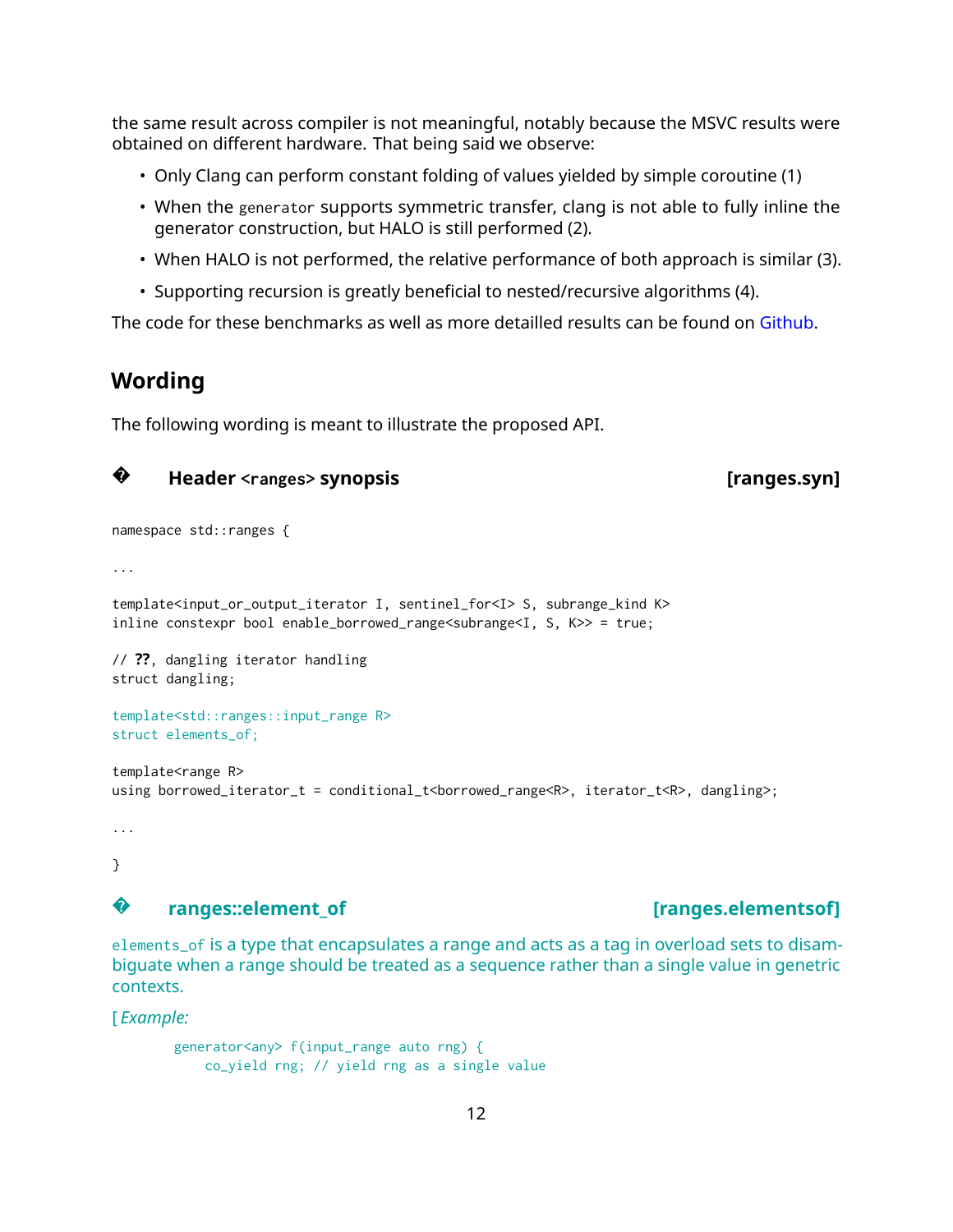```
co_yield elements_of(rng); // yield each element of rng
}
```

```
— end example ]
```

```
namespace std::ranges {
    template<std::ranges::input_range R, class Allocator = std::allocator<std::byte>>
    struct elements_of {
        [[no_unique_address]] Allocator allocator_; // exposition only
       R&& range_; // exposition only
        explicit constexpr elements_of(R&& r) noexcept
        requires std::is_default_constructible_v<Allocator>;
        explicit constexpr elements_of(R&& r, Allocator allocator) noexcept;
        constexpr elements_of(elements_of&&) = default;
       elements_of(const elements_of&) = delete;
        elements_of& operator=(const elements_of&) = delete;
        elements_of& operator=(elements_of&&) = delete;
       constexpr R&& range() noexcept;
        constexpr const Allocator& allocator() noexcept;
    };
    template<std::ranges::input_range R>
    elements_of(R) -> return elements_of<R>;
    template<std::ranges::input_range R, typename Allocator>
    elements_of(R, Allocator&&) -> return elements_of<R, Allocator>;
}
```
## **?**

#### **ranges::element\_of Constructors [ranges.elementsof.cons]**

explicit constexpr elements\_of(R&& r) noexcept requires std::is\_default\_constructible\_v<Allocator>

```
Effects: Initializes range_ with forward<R>(r).
```
explicit constexpr elements\_of(R&& r, Allocator allocator) noexcept

*Effects:* Initializes range\_with forward<R> $\ge$ (r) and allocator\_with move(allocator).

#### **?ranges::element\_of Access [ranges.elementsof.access]**

constexpr R&& range() noexcept;

*Returns:* forward<R>(range\_).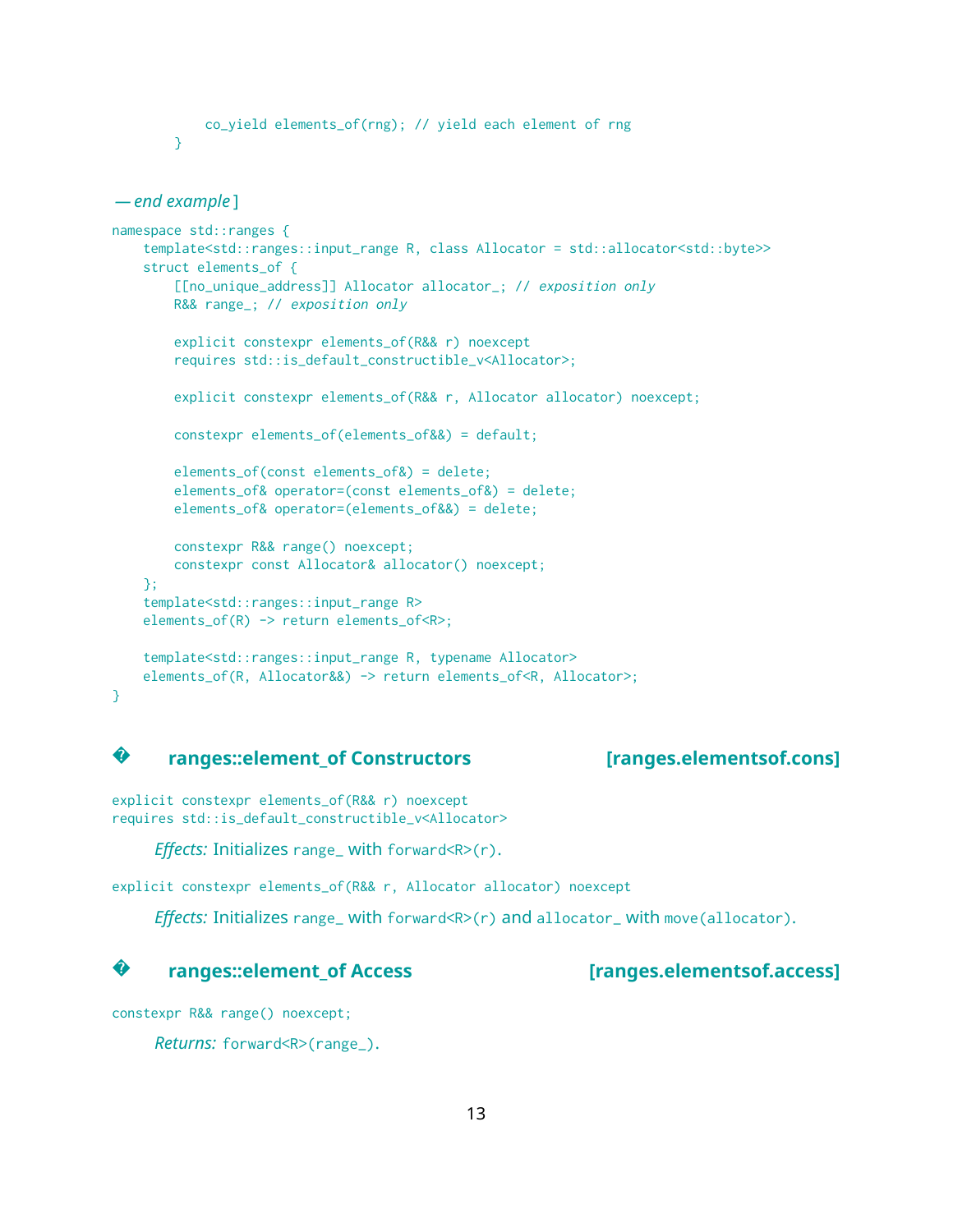constexpr const Allocator& allocator() noexcept;

*Returns:* allocator\_.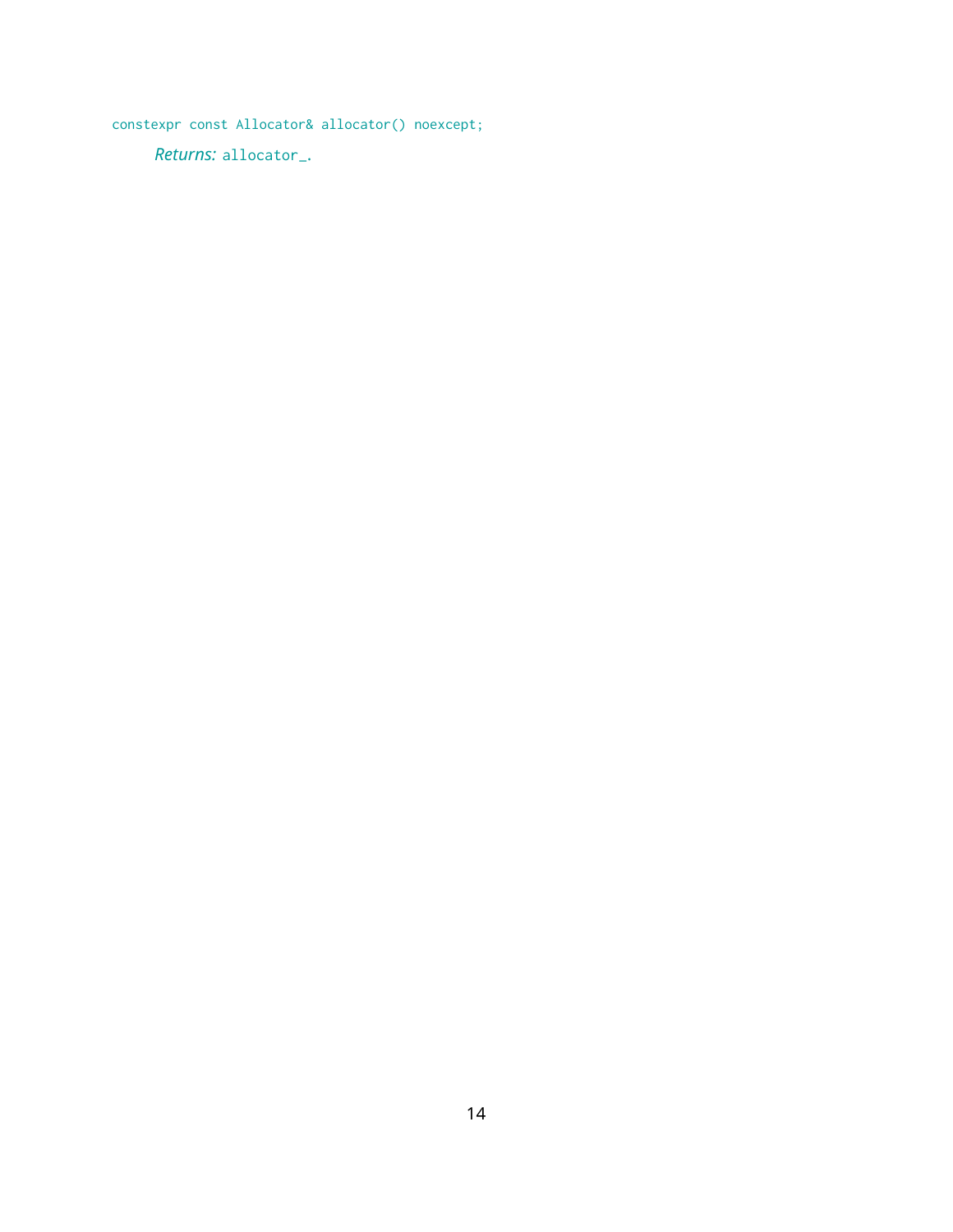#### **?Header <generator> synopsis [generator.syn]**

```
#include <coroutine>
#include <ranges>
namespace std {
    template<class Ref,
       common_reference_with<Ref> Value = remove_cvref_t<Ref>,
       class Allocator = void>
   class generator;
    template <class Ref, class Value, class Allocator>
   inline constexpr bool ranges::enable_view<generator<Ref, Value, Allocator>> = true;
}
```
## **?**

## **Generator View Exercise 2 (Senerator Senerator Exercise 2 (Coroutine.generator]**

### **?**

**Overview [coroutine.generator.overview]**

generator generates a sequence of elements by repeatedly resuming the coroutine it was returned from. When the coroutine is resumed, it is executed until it reaches either a co\_yield expression or the end of the coroutine.

Elements of the sequence are produced by the coroutine each time a co\_yield expression is evaluated.

When the co\_yield expression is of the form co\_yield elements\_of(rng), each element of the range rng is successively produced as an element of the generator.

generator models view and input\_view.

[ *Example:*

```
generator<int> iota(int start = \theta) {
    while(true)
       co_yield start++;
}
void f() {
    for(auto i : iota() | views::take(3))
    cout \ll i \ll " " ; // prints 0 1 2
}
```
*— end example* ]

**?**

**Class template** generator **and intervalse in the contract contract class** [**coroutine.generator.class**]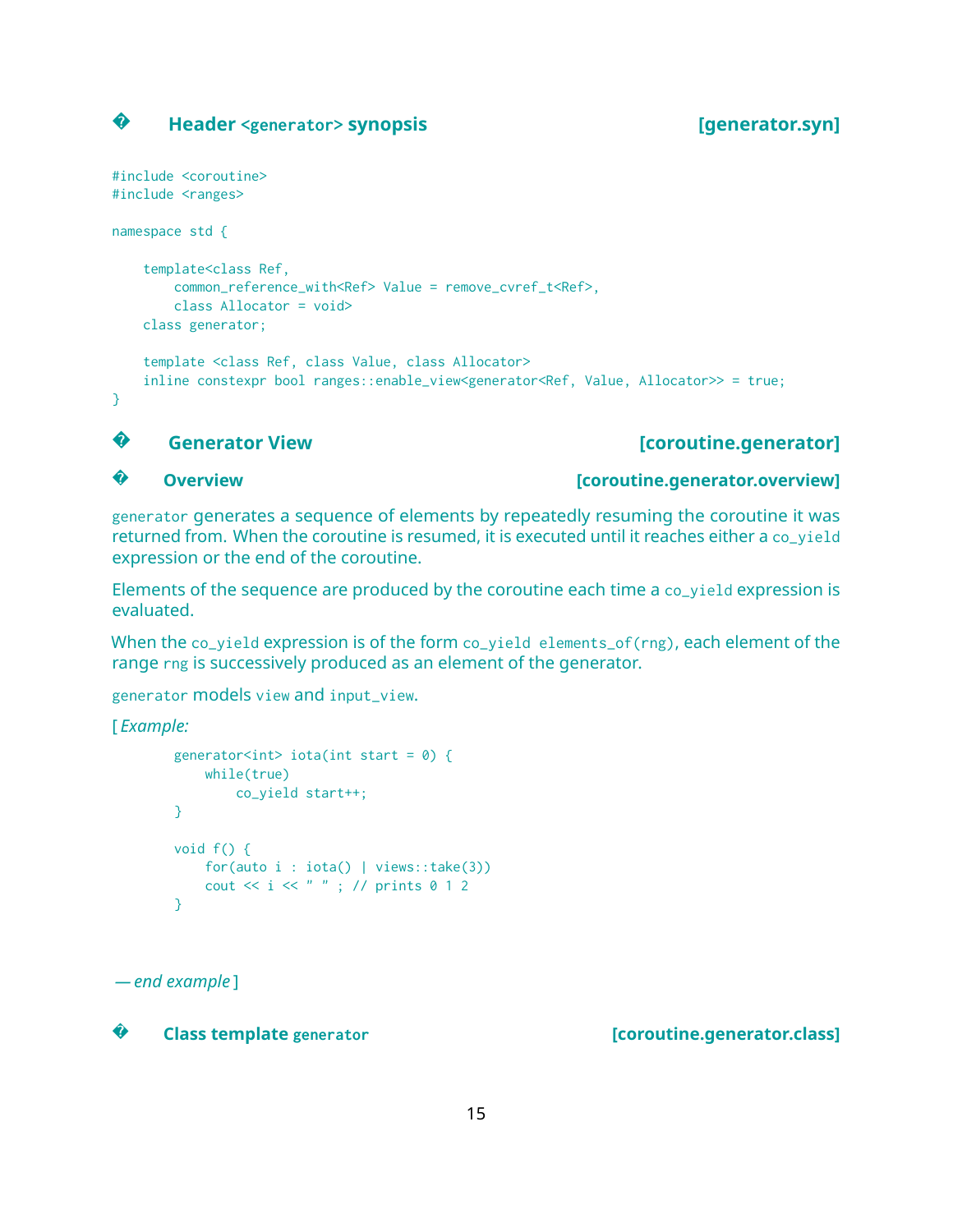```
namespace std {
template <class Ref, common_reference_with<Ref> Value = remove_cvref_t<Ref>,
         class Allocator = void>
class generator {
   class promise_type_; // exposition only
public:
   using promise_type = promise_type_;
    class iterator; // exposition only
    generator(const generator &other) = delete;
    generator(generator && other) noexcept;
    ~generator();
    generator &operator=(generator other) noexcept;
    iterator begin();
    default_sentinel_t end() const noexcept;
private:
   std::coroutine_handle<promise_type> coroutine_ = nullptr; // exposition only
   bool started_ = false; // exposition only
   explicit generator(std::coroutine_handle<promise_type> coroutine) noexcept; // exposition only
};
}
```
- coroutine\_traits<generator<Ref, Value, Allocator>>::promise\_type is valid an denotes a type,
- Allocator either meets the Cpp17Allocator requirements or is void.

generator(std::coroutine\_handle<promise\_type> coro) noexcept;

Initializes coroutine\_ with coro.

```
generator(generator &&other) noexcept;
```
Initializes coroutine\_ with exchange(other.coroutine\_, {}), and started\_ with exchange(other.started\_, false).

```
~generator() noexcept;
```
*Effects:* equivalent to:

```
if (started_ && !coroutine_.done()) {
   coroutine_.promise().destruct_value_();
}
```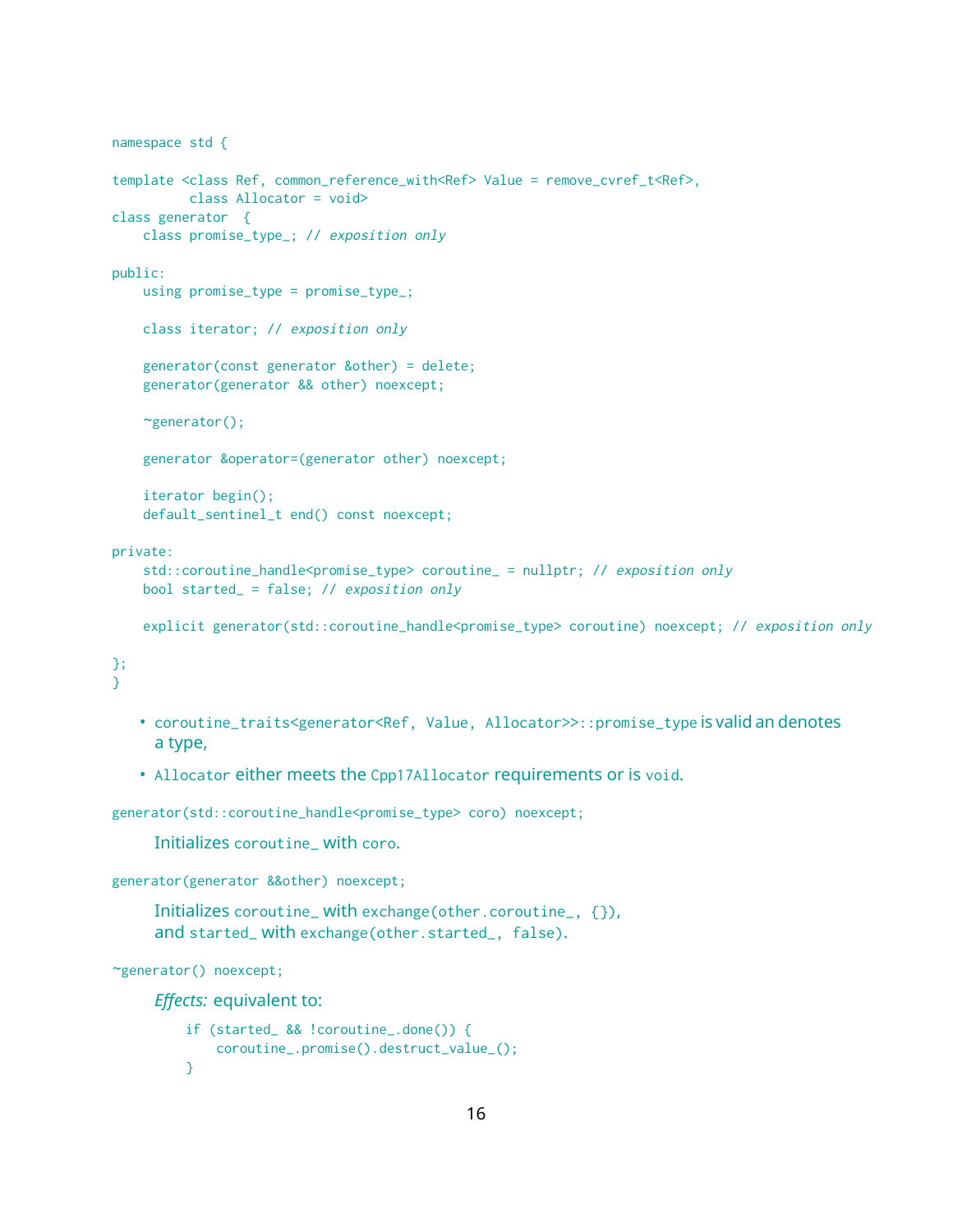```
coroutine_.destroy();
```

```
generator &operator=(generator other) noexcept;
```
*Effects:* equivalent to:

```
swap(coro_, other.coro_);
swap(started_, other.started_);
```
iterator begin();

*Preconditions:*

- coroutine\_ refers to a coroutine suspended at its initial suspend-point,
- started\_ is false.

*Effects:* Equivalent to:

```
started_ = true;
coroutine_.resume();
return iterator(coroutine_);
```
[ *Note:* It is undefined behavior to call begin multiple times on the same coroutine. *— end note* ]

default\_sentinel\_t end() const noexcept;

```
Returns: default_sentinel_t{}.
```
#### **? Exposition-only class template generator::promise\_type\_ [coroutine.generator.promise]**

```
template <class Ref, class Value, class Allocator>
class generator<Ref, Value, Allocator>::promise_type_ {
```
friend generator;

// **This doesn't work if a Ref is a reference type** // **we either need some kind of wrapper (see manual\_lifetime in our implementation, or only store a pointer in all cases)**

```
union {
   Ref value_; // exposition only
};
void destruct_value_() { // exposition only
    if constexpr(!is_lvalue_reference_v<Ref>) {
        value_.~decay_t<Ref>();
}
```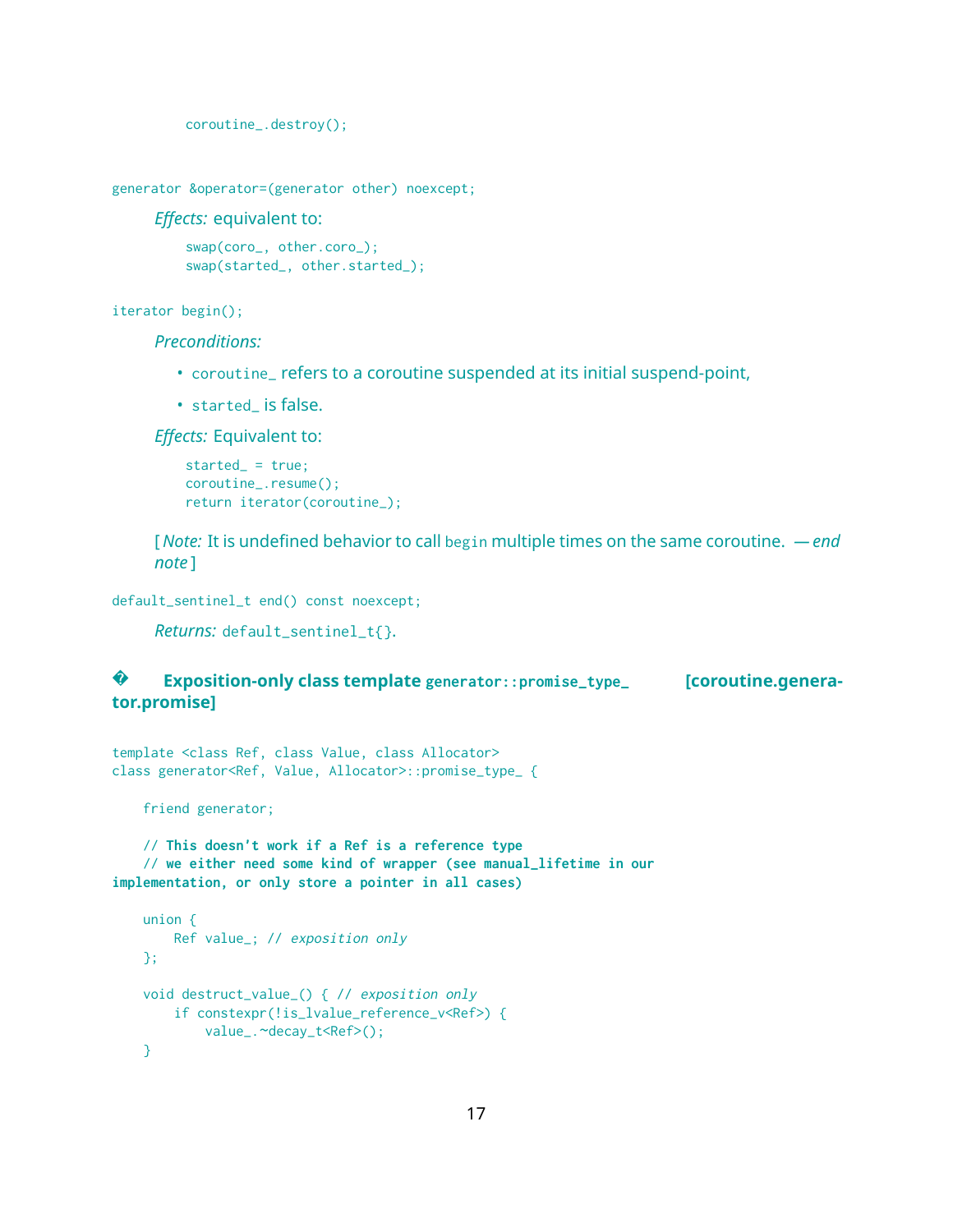#### public:

```
generator<Ref, Value, Allocator> get_return_object() noexcept;
    suspend_always initial_suspend() noexcept;
    auto final_suspend() noexcept;
    unspecified yield_value(const Ref & value)
    noexcept(is_nothrow_move_constructible_v<Ref>);
    template <class T>
    requires is_convertible_v<T, Ref>
    unspecified yield_value(T&& x) noexcept(is_nothrow_constructible_v<Ref, T>);
    template <class TVal, class TAlloc>
    unspecified yield_value(elements_of<generator<Ref, TVal, TAlloc>> g) noexcept; // see below
    template<ranges::input_range R, typename Allocator>
    requires convertible_to<ranges::range_reference_t<R>, Ref>
    unspecified yield_value(elements_of<R, Allocator> rng); // see below
    void await_transform() = delete;
   void return_void() noexcept {};
   void unhandled_exception();
    static void* operator new(size_t size) requires same_as<Allocator, void>;
    static void* operator new(size_t size) requires (!same_as<Allocator, void> && is_default_constructible_void>
    template<typeame Alloc, class... Args>
    static void* operator new(size_t size, allocator_arg_t, Alloc& alloc, Args&...);
    template<class This, typeame Alloc, class... Args>
    static void* operator new(size_t size, This&, allocator_arg_t, Alloc& alloc, Args&...);
    static void operator delete(void* pointer, size_t size) noexcept;
};
generator<Ref, Value, Allocator> get_return_object() noexcept;
     Effects: Equivalent to:
         return generator<Ref, Value, Allocator>{
             coroutine_handle<promise_type>::from_promise(*this)};
suspend_always initial_suspend() noexcept;
     Returns: suspend_always{}.
```

```
unspecified yield_value(const Ref& x)
```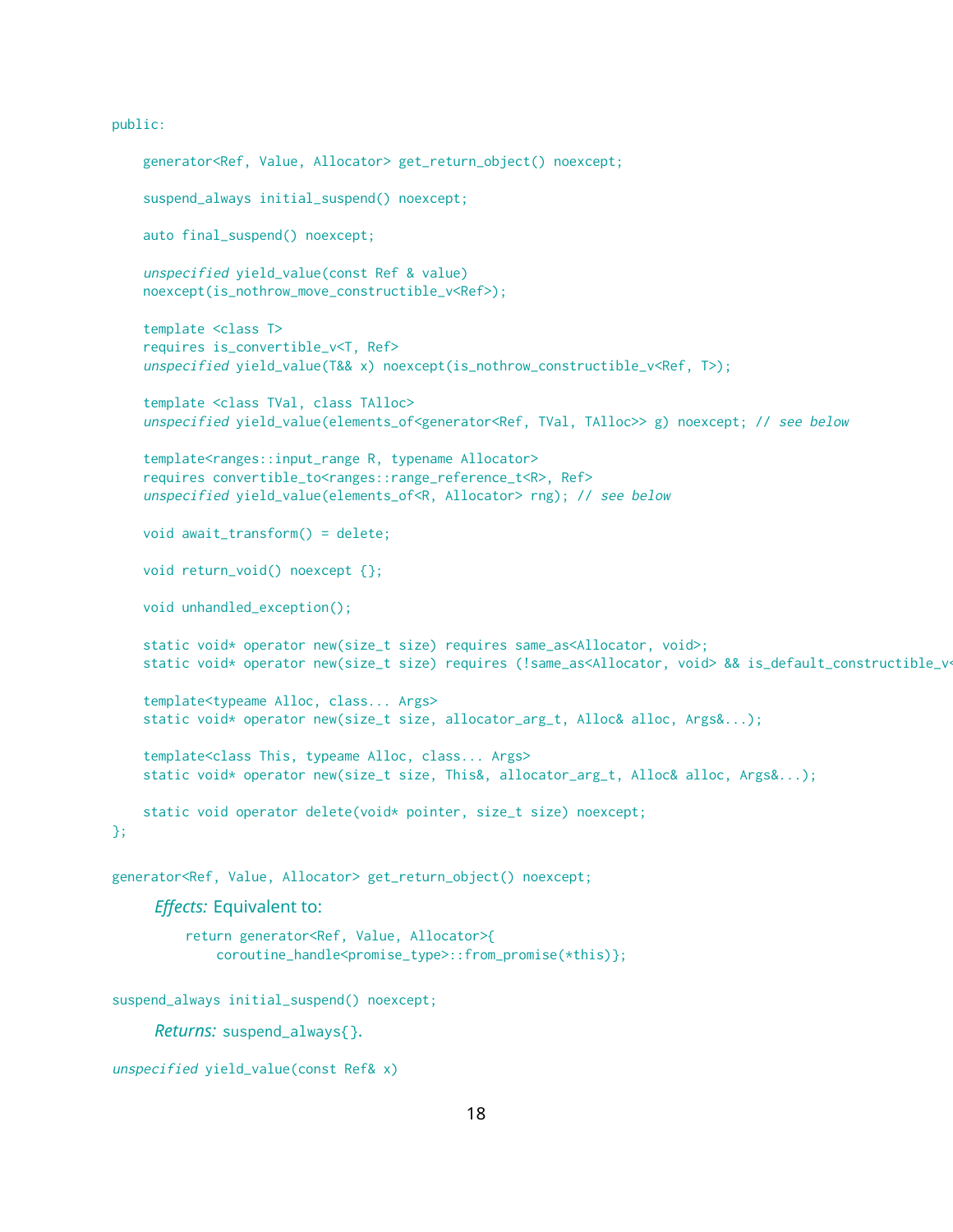noexcept(is\_nothrow\_move\_constructible\_v<Ref>);

```
template <class T>
requires is_convertible_v<T, Ref>
unspecified yield_value(T&& x)
    noexcept(is_nothrow_constructible_v<Ref, T>);
```
*Effects:* Initialises value\_ from static\_cast<decltype(x)>(x); *Returns:* An implementationdefined awaitable type.

template <class TVal, class TAlloc> auto yield\_value(elements\_of<generator<Ref, TVal, TAlloc>> g) noexcept;

#### *Mandates:*

• TAlloc meets the Cpp17Allocator requirements,

*Effects:* Execution is transferred to the coroutine represented by g.coroutine\_ until its completion. After g.coroutine\_ completes, the current coroutine is resumed. If g.coroutine\_ completes with an exception, the exception is rethrown from the 'co\_yield' expression.

Variables with automatic storage duration in the scope of the coroutine represented by g.coroutine\_ are destroyed before variables with automatic storage duration in the scope of the coroutine denoted by this coroutine.

[ *Note:* Generators can transfer control recursively. *— end note* ]

*Returns:* An implementation defined awaitable type which takes ownership of the generator g.

```
template<std::ranges::input_range R, typename Allocator>
requires convertible_to<ranges::range_reference_t<R>, Ref>
auto yield_value(elements_of<R, Allocator> rng);
```
*Effects:* Equivalent to:

```
{
    return yield_value(std::ranges::elements_of([](R&& rng, allocator_arg_t, Allocator alloc)
    -> generator<Ref, Value, Allocator> {
       auto it = std::ranges::begin(rng);
       auto itEnd = std::ranges::end(rng);
       while (it != itEnd) {
           co_yield *it;
           +it;
        }
    }(std::move(rng.range()), rng.allocator())));
}
```
The return object is of an implementation defined type T such that is\_same\_v<coroutine\_ traits<T>::promise\_type, coroutine\_traits<generator>::promise\_type> is true.

void unhandled\_exception();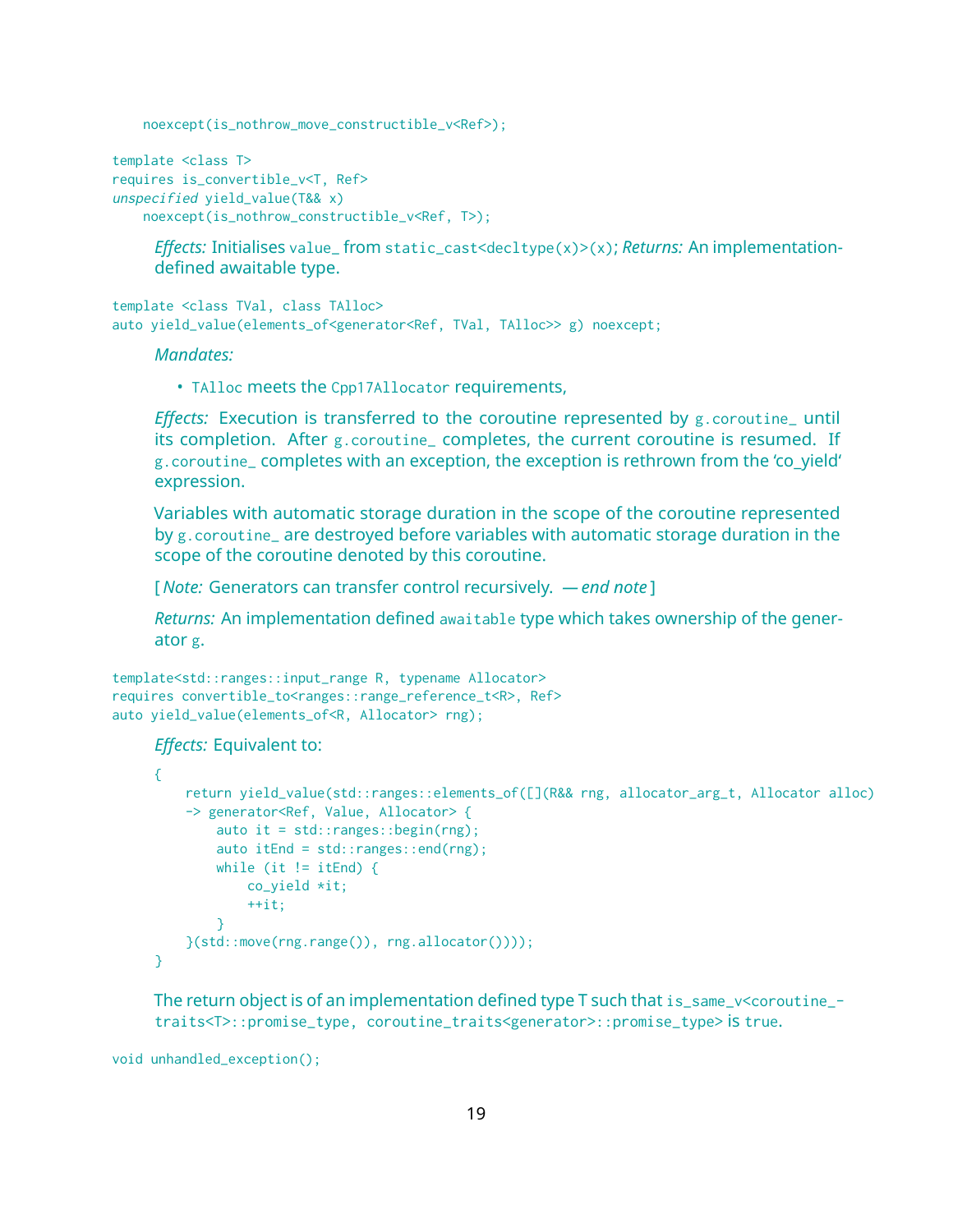*Effects:* Equivalent to: throw;

static void\* operator new(size\_t size) requires same\_as<Allocator, void>;

*Effects:* Allocates the coroutine state with std::allocator.

static void\* operator new(size\_t size) requires (!same\_as<Allocator, void> && is\_default\_constructible\_v<Allocator>);

*Effects:* Allocates the coroutine state with a default-constructed instance of Allocator.

```
template<typeame Alloc, class... Args>
static void* operator new(size_t size, allocator_arg_t, Alloc& alloc, Args&...);
```
template<class This, typeame Alloc, class... Args> static void\* operator new(size\_t size, This&, allocator\_arg\_t, Alloc& alloc, Args&...);

*Mandates:*

- same\_as<Allocator, void> || convertible\_to<Alloc, Allocator> is true,
- Alloc meets the Cpp17Allocator requirements,

*Effects:* Allocates the coroutine state with Alloc.

[ *Note:* If std::allocator\_traits<Alloc>::is\_always\_equal::value is false or if is\_default\_ constructible\_v<Alloc> is false, alloc is stored in the allocation for the coroutine state. *— end note* ]

static void operator delete(void\* pointer, size\_t size) noexcept;

Deallocate the coroutine state with an instance of the allocator equivalent to the one that was use to allocate it.

**?**

```
Class template generator::iterator [coroutine.generator.iterator]
```

```
template <class Ref, class Value, class Allocator>
class generator<Ref, Value, Allocator>::iterator {
private:
    std::coroutine_handle<promise_type> coroutine_; // exposition only
public:
   using iterator_category = std::input\_iterator\_tag;using difference_type = std::ptrdiff_t;
   using value_type = promise_type::value_type;
   using reference = promise_type::reference;
    iterator(const iterator&) = delete;
    iterator(iterator&& other) noexcept;
    iterator& operator=(iterator&& other) noexcept;
```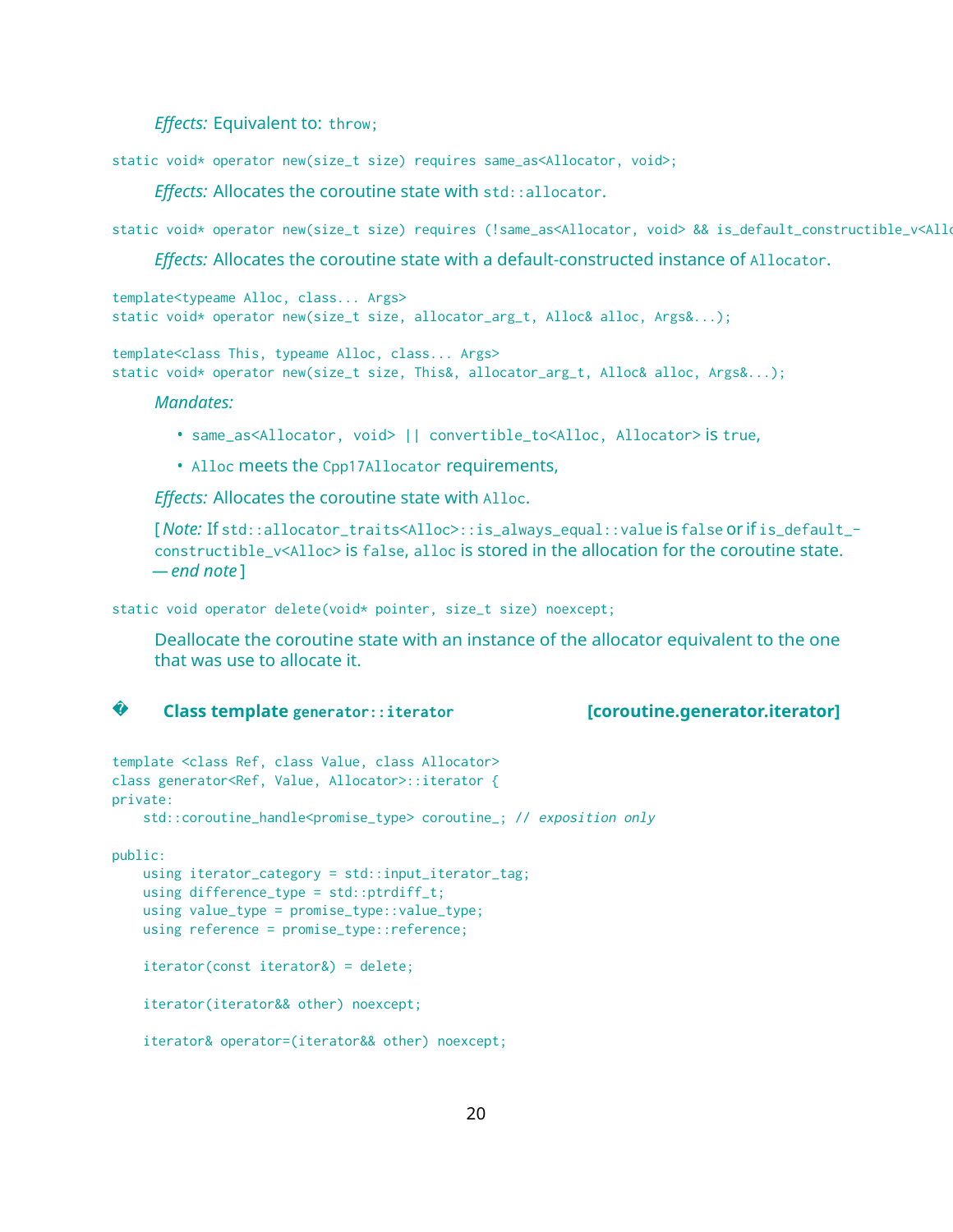```
bool operator==(default_sentinel_t) const noexcept;
iterator& operator++();
void operator++(int);
reference operator*() const noexcept(std::is_nothrow_copy_constructible_v<reference>);
```
#### private:

```
friend class generator<Ref, Value, Allocator>;
    explicit iterator(std::coroutine_handle<promise_type> coroutine) noexcept; // exposition only
};
```
iterator(iterator&& other) noexcept;

*Effects:* Initializes coroutine\_ with exchange(other.coroutine\_, {}).

iterator& operator=(iterator&& other) noexcept;

```
Effects: Equivalent to coroutine_ = exchange(other.coroutine_, {});
```
explicit iterator(std::coroutine\_handle<promise\_type> coroutine) noexcept;

*Effects:* Initializes coroutine\_ with coroutine.

```
bool operator==(default_sentinel_t) const noexcept
```
*Returns:* coroutine\_.done().

iterator& operator++();

*Preconditions:* !coroutine\_.done() is true.

*Returns:* return \*this;

void operator++(int);

*Preconditions:* !coroutine\_.done() is true.

*Effects:* Equivalent to:

(void)operator++();

reference operator\*() const noexcept (noexcept(std::is\_nothrow\_copy\_constructible\_v<reference>));

*Preconditions:* !coroutine\_.done() is true.

*Effects:* Equivalent to:

return coroutine\_.promise().value\_;